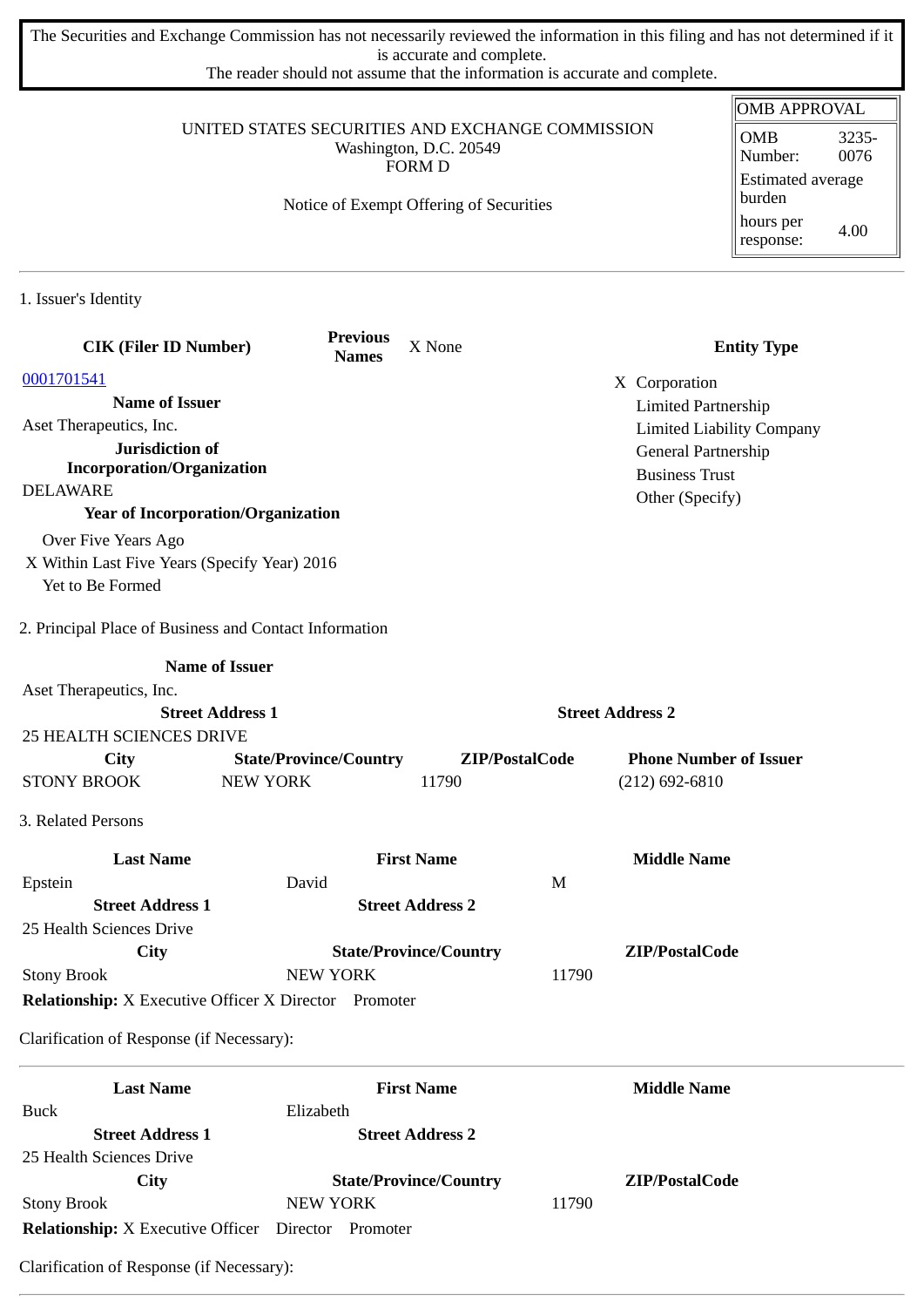| <b>Last Name</b>                                                     | <b>First Name</b>             | <b>Middle Name</b>        |
|----------------------------------------------------------------------|-------------------------------|---------------------------|
| Mayweg                                                               | Alexander                     |                           |
| <b>Street Address 1</b>                                              | <b>Street Address 2</b>       |                           |
| 25 Health Sciences Drive                                             |                               |                           |
| <b>City</b>                                                          | <b>State/Province/Country</b> | ZIP/PostalCode            |
| <b>Stony Brook</b>                                                   | <b>NEW YORK</b>               | 11790                     |
| <b>Relationship:</b><br><b>Executive Officer X Director Promoter</b> |                               |                           |
| Clarification of Response (if Necessary):                            |                               |                           |
| <b>Last Name</b>                                                     | <b>First Name</b>             | <b>Middle Name</b>        |
| Menzel                                                               | Garry                         | E                         |
| <b>Street Address 1</b>                                              | <b>Street Address 2</b>       |                           |
| 25 Health Sciences Drive                                             |                               |                           |
| City                                                                 | <b>State/Province/Country</b> | ZIP/PostalCode            |
| <b>Stony Brook</b>                                                   | <b>NEW YORK</b>               | 11790                     |
| <b>Executive Officer X Director Promoter</b><br><b>Relationship:</b> |                               |                           |
| Clarification of Response (if Necessary):                            |                               |                           |
| <b>Last Name</b>                                                     | <b>First Name</b>             | <b>Middle Name</b>        |
| Bolzon<br><b>Brad</b>                                                |                               |                           |
| <b>Street Address 1</b>                                              | <b>Street Address 2</b>       |                           |
| 25 Health Science Drive                                              |                               |                           |
| City                                                                 | <b>State/Province/Country</b> | ZIP/PostalCode            |
| <b>Stony Brook</b>                                                   | <b>NEW YORK</b>               | 11790                     |
| <b>Relationship:</b><br><b>Executive Officer X Director Promoter</b> |                               |                           |
| Clarification of Response (if Necessary):                            |                               |                           |
| 4. Industry Group                                                    |                               |                           |
| Agriculture                                                          | <b>Health Care</b>            | Retailing                 |
| <b>Banking &amp; Financial Services</b>                              | X Biotechnology               | <b>Restaurants</b>        |
| <b>Commercial Banking</b>                                            | <b>Health Insurance</b>       |                           |
| Insurance                                                            |                               | Technology                |
| Investing                                                            | Hospitals & Physicians        | Computers                 |
| <b>Investment Banking</b>                                            | Pharmaceuticals               | Telecommunications        |
| Pooled Investment Fund                                               | Other Health Care             | Other Technology          |
| Is the issuer registered as                                          | Manufacturing                 | Travel                    |
| an investment company under                                          | <b>Real Estate</b>            | Airlines & Airports       |
| the Investment Company                                               | Commercial                    |                           |
| Act of 1940?                                                         | Construction                  | Lodging & Conventions     |
| Yes<br>N <sub>0</sub>                                                |                               | Tourism & Travel Services |
| Other Banking & Financial Services                                   | <b>REITS &amp; Finance</b>    | Other Travel              |
| <b>Business Services</b>                                             | Residential                   | Other                     |
| Energy                                                               | <b>Other Real Estate</b>      |                           |
| <b>Coal Mining</b>                                                   |                               |                           |
| <b>Electric Utilities</b>                                            |                               |                           |
| <b>Energy Conservation</b>                                           |                               |                           |
| <b>Environmental Services</b>                                        |                               |                           |
|                                                                      |                               |                           |

Oil & Gas

Other Energy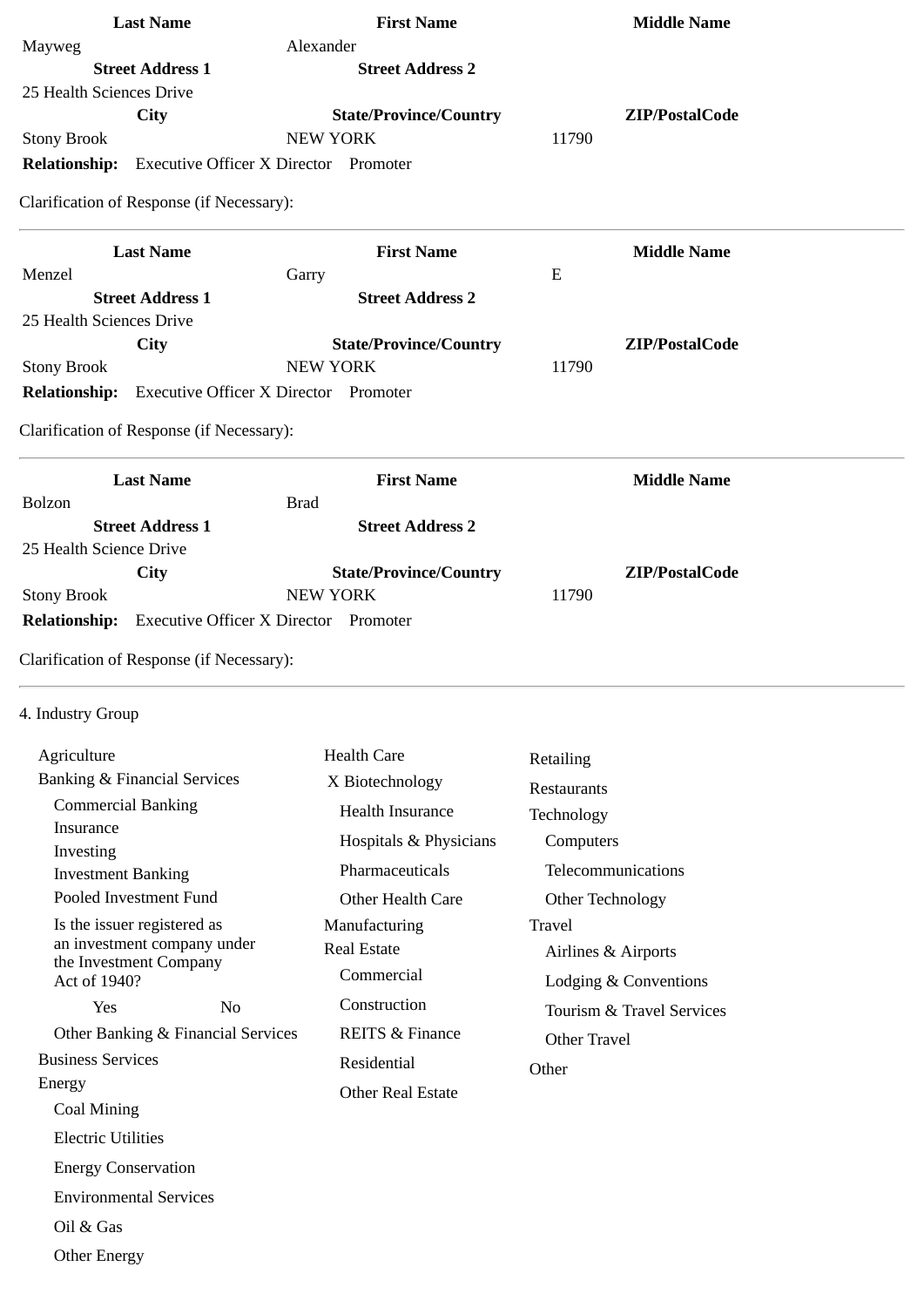#### 5. Issuer Size

| <b>Revenue Range</b>             | <b>OR</b> | <b>Aggregate Net Asset Value Range</b> |
|----------------------------------|-----------|----------------------------------------|
| No Revenues                      |           | No Aggregate Net Asset Value           |
| $$1 - $1,000,000$                |           | $$1 - $5,000,000$                      |
| $$1,000,001 - $5,000,000$        |           | \$5,000,001 - \$25,000,000             |
| $$5,000,001 -$<br>\$25,000,000   |           | \$25,000,001 - \$50,000,000            |
| $$25,000,001 -$<br>\$100,000,000 |           | \$50,000,001 - \$100,000,000           |
| Over \$100,000,000               |           | Over \$100,000,000                     |
| X Decline to Disclose            |           | Decline to Disclose                    |
| Not Applicable                   |           | Not Applicable                         |

6. Federal Exemption(s) and Exclusion(s) Claimed (select all that apply)

|                                            | Investment Company Act Section 3(c) |                    |  |
|--------------------------------------------|-------------------------------------|--------------------|--|
| Rule $504(b)(1)$ (not (i), (ii) or (iii))  | Section $3(c)(1)$                   | Section $3(c)(9)$  |  |
| Rule 504 (b) $(1)(i)$                      | Section $3(c)(2)$                   | Section $3(c)(10)$ |  |
| Rule 504 (b) $(1)(ii)$                     | Section $3(c)(3)$                   | Section $3(c)(11)$ |  |
| Rule 504 (b) $(1)(iii)$<br>$X$ Rule 506(b) | Section $3(c)(4)$                   | Section $3(c)(12)$ |  |
| Rule $506(c)$                              | Section $3(c)(5)$                   | Section $3(c)(13)$ |  |
| Securities Act Section 4(a)(5)             | Section $3(c)(6)$                   | Section $3(c)(14)$ |  |
|                                            | Section $3(c)(7)$                   |                    |  |

# 7. Type of Filing

New Notice Date of First Sale 2017-03-14 First Sale Yet to Occur

- X Amendment
- 8. Duration of Offering

Does the Issuer intend this offering to last more than one year? Yes X No

9. Type(s) of Securities Offered (select all that apply)

| X Equity                                                                                       | Pooled Investment Fund Interests   |
|------------------------------------------------------------------------------------------------|------------------------------------|
| Debt                                                                                           | Tenant-in-Common Securities        |
| Option, Warrant or Other Right to Acquire Another Security                                     | <b>Mineral Property Securities</b> |
| Security to be Acquired Upon Exercise of Option, Warrant or<br>Other Right to Acquire Security | Other (describe)                   |

10. Business Combination Transaction

Is this offering being made in connection with a business combination transaction, such as is this oriering being made in connection with a business combination transaction, such as  $Y$ es X No a merger, acquisition or exchange offer?

Clarification of Response (if Necessary):

11. Minimum Investment

Minimum investment accepted from any outside investor \$0 USD

12. Sales Compensation

(Associated) Broker or Dealer X None (Associated) CRSDCIA

Recipient Recipient CRD Number X None

 $(Associated)$  Broker or Dealer CRD  $X$  None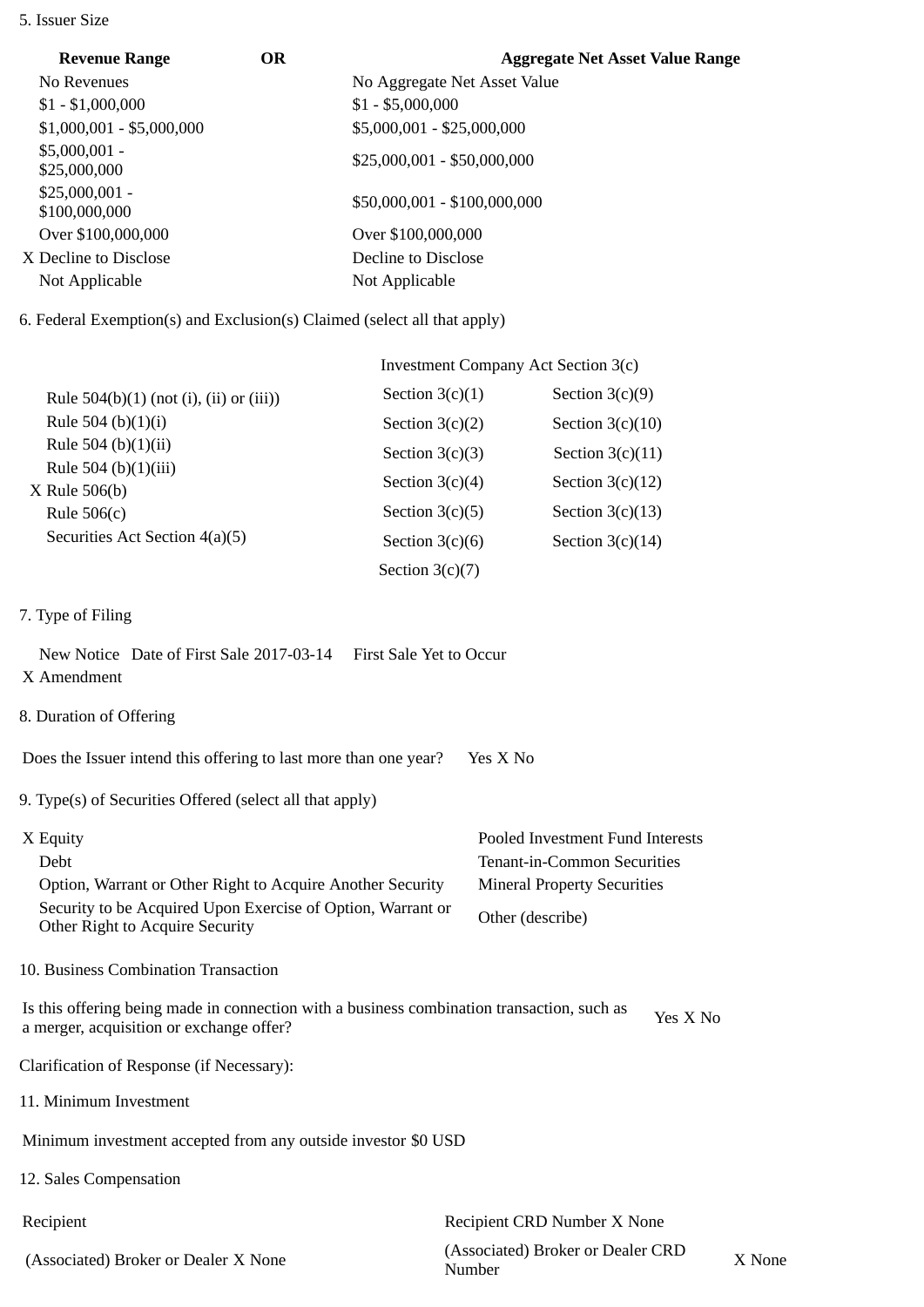| <b>Street Address 1</b> |  |
|-------------------------|--|
|                         |  |

### **Street Address 1 Street Address 2**

| City |                        | ZIP/Postal |
|------|------------------------|------------|
|      | State/Province/Country | ما-م'      |

State(s) of Solicitation (select all that apply) Check  $\hat{a} \in \alpha$ All States $\hat{a} \in \square$  or check individual States All States Foreign/non-US

13. Offering and Sales Amounts

| <b>Total Offering Amount</b> | \$12,101,210 USD or Indefinite |                       |
|------------------------------|--------------------------------|-----------------------|
| <b>Total Amount Sold</b>     | \$12,101,210 USD               |                       |
| Total Remaining to be Sold   |                                | \$0 USD or Indefinite |

Clarification of Response (if Necessary):

# 14. Investors

Select if securities in the offering have been or may be sold to persons who do not qualify as accredited investors, and enter the number of such non-accredited investors who already have invested in the offering.

Regardless of whether securities in the offering have been or may be sold to persons who do not qualify as accredited investors, enter the total number of investors who already have invested in the offering:



15. Sales Commissions & Finder's Fees Expenses

Provide separately the amounts of sales commissions and finders fees expenses, if any. If the amount of an expenditure is not known, provide an estimate and check the box next to the amount.

| <b>Sales Commissions</b> | \$0 USD Estimate |
|--------------------------|------------------|
| Finders' Fees            | \$0 USD Estimate |

Clarification of Response (if Necessary):

16. Use of Proceeds

Provide the amount of the gross proceeds of the offering that has been or is proposed to be used for payments to any of the persons required to be named as executive officers, directors or promoters in response to Item 3 above. If the amount is unknown, provide an estimate and check the box next to the amount.

# \$0 USD Estimate

Clarification of Response (if Necessary):

Signature and Submission

Please verify the information you have entered and review the Terms of Submission below before signing and clicking SUBMIT below to file this notice.

Terms of Submission

In submitting this notice, each issuer named above is:

- Notifying the SEC and/or each State in which this notice is filed of the offering of securities described and undertaking to furnish them, upon written request, in the accordance with applicable law, the information furnished to offerees.\*
- Irrevocably appointing each of the Secretary of the SEC and, the Securities Administrator or other legally designated officer of the State in which the issuer maintains its principal place of business and any State in which this notice is filed, as its agents for service of process, and agreeing that these persons may accept service on its behalf, of any notice, process or pleading, and further agreeing that such service may be made by registered or certified mail, in any Federal or state action, administrative proceeding, or arbitration brought against the issuer in any place subject to the jurisdiction of the United States, if the action, proceeding or arbitration (a) arises out of any activity in connection with the offering of securities that is the subject of this notice, and (b) is founded, directly or indirectly, upon the provisions of: (i) the Securities Act of 1933, the Securities Exchange Act of 1934, the Trust Indenture Act of 1939, the Investment Company Act of 1940, or the Investment Advisers Act of 1940, or any rule or regulation under any of these statutes, or (ii) the laws of the State in which the issuer maintains its principal place of business or any State in which this notice is filed.

Code